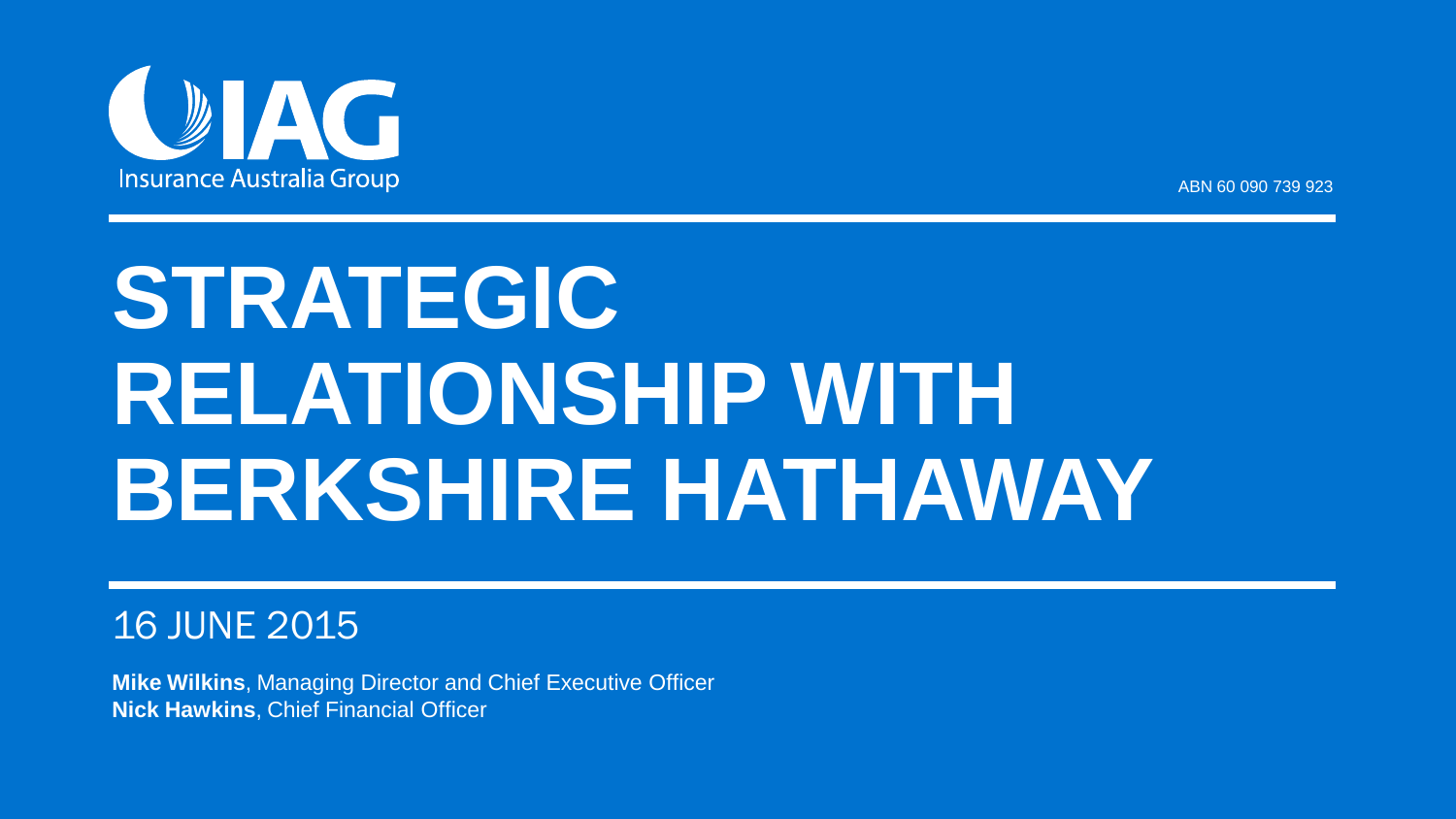## **IMPORTANT INFORMATION**

This presentation contains general information in summary form which is current as at 16 June 2015. It presents financial information on both a statutory basis (prepared in accordance with Australian accounting standards which comply with International Financial Reporting Standards (IFRS) and non-IFRS basis. This presentation contains pro forma financial information. The pro forma financial information and past information provided in this presentation are for illustrative purposes only and are not represented as being indicative of Insurance Australia Group Limited's (IAG) views on its future financial condition and / or performance.

This presentation is not a recommendation or advice in relation to IAG or any product or service offered by IAG's subsidiaries and does not take into account the financial situation, investment objectives or particular needs of any person. It is not intended to be relied upon as advice to investors or potential investors, and does not contain all information relevant or necessary for an investment decision. No recommendation is made as to how investors should make an investment decision. Investors must rely on their own examination of IAG, including the merits and risks involved, and should consult with their own professional advisers in connection with any acquisition of securities. This presentation should be read in conjunction with IAG's other periodic and continuous disclosure announcements filed with the Australian Securities Exchange which are also available at www.iag.com.au.

No representation or warranty, express or implied, is made as to the currency, accuracy, adequacy, completeness or reliability of any statements, estimates or opinions, or the accuracy, likelihood of achievement or reasonableness of any forecasts, prospects or returns contained in, or implied by, this presentation. To the maximum extent permitted by law, IAG, its subsidiaries and their respective directors, officers, employees, agents and advisers disclaim all liability and responsibility for any direct or indirect loss, costs or damage which may be suffered by any recipient through use of or reliance on anything contained in, implied by or omitted from this presentation.

To the extent that certain statements contained in this presentation may constitute "forward-looking statements" or statements about "future matters", the information reflects IAG's intent, belief or expectations at the date of this presentation. Any forward-looking statements, including projections, guidance on future revenues, earnings and estimates, are provided as a general quide only and should not be relied upon as an indication or guarantee of future performance. Forward-looking statements involve known and unknown risks, uncertainties, assumptions, contingencies and other factors (many of which are beyond the control of IAG and its directors, officers, employees, agents and advisers) that may cause IAG's actual results, performance or achievements to differ materially from any future results, performance or achievements predicted, expressed or implied by these forward-looking statements. Subject to any legal or regulatory obligations, IAG disclaims any obligation or undertaking to release any updates or revisions to the information in this presentation to reflect any change in expectations or assumptions.

Any forward-looking statements, opinions and estimates in this presentation are based on assumptions and contingencies which are subject to change without notice, as are statements about market and industry trends, which are based on interpretations of current market conditions. Neither IAG, nor any other person, gives any representation, assurance or guarantee that the occurrence of the events expressed or implied in any forward-looking statements in this presentation will actually occur and IAG assumes no obligation to update such information. In addition, past performance is no guarantee or indication of future performance.

This presentation is not, and does not constitute, an invitation, solicitation, recommendation or offer to issue or sell securities or other financial products in any jurisdiction. The distribution of this presentation outside Australia may be restricted by law. Any recipient of this presentation outside Australia must seek advice on and observe any such restrictions. This presentation may not be reproduced or published, in whole or in part, for any purpose without the prior written permission of IAG.

Local currencies have been used where possible. Prevailing exchange rates have been used to convert local currency amounts into Australian dollars, where appropriate.

All references starting with "1H" refer to the six months ended 31 December, being the first half of IAG's financial year. For example, "1H15" refers to the six months ended 31 December 2014. All references starting with "2H" refer to the six months ended 30 June, being the second half of IAG's financial year. For example, "2H15" refers to the six months ended 30 June 2015. All references starting with "FY" refer to the financial year ended 30 June. For example, "FY15" refers to the year ended 30 June 2015.

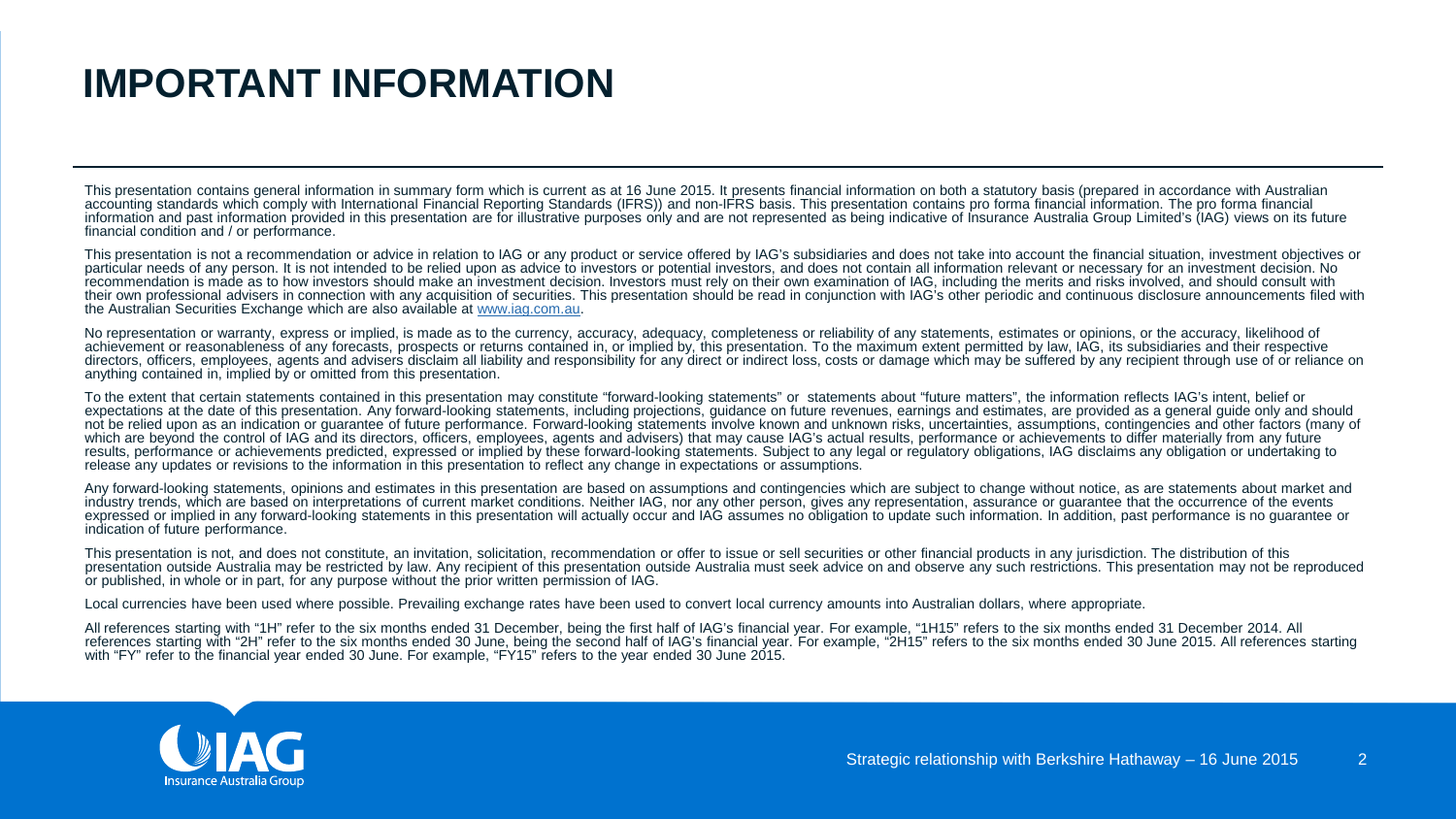#### **STRATEGIC PARTNERSHIP1 WITH BERKSHIRE HATHAWAY** SUPPORTS 15% ROE TARGET

| <b>KEY ELEMENTS</b>                                 | <b>COMPELLING STRATEGIC RATIONALE</b>             |
|-----------------------------------------------------|---------------------------------------------------|
| Exclusive relationship in Australia and New Zealand | Complementary operating capabilities              |
| 10-year, 20% quota share                            | Reduced volatility of earnings                    |
| \$500m equity placement (~3.7% of expanded capital) | Increased capital flexibility and diversification |

#### **SUPPORTS THROUGH-THE-CYCLE 15% ROE TARGET**

<sup>1</sup> The partnership is in the nature of a long term strategic relationship comprising the elements described above, and is not a legal-form partnership under the Partnership Act or equivalent laws.

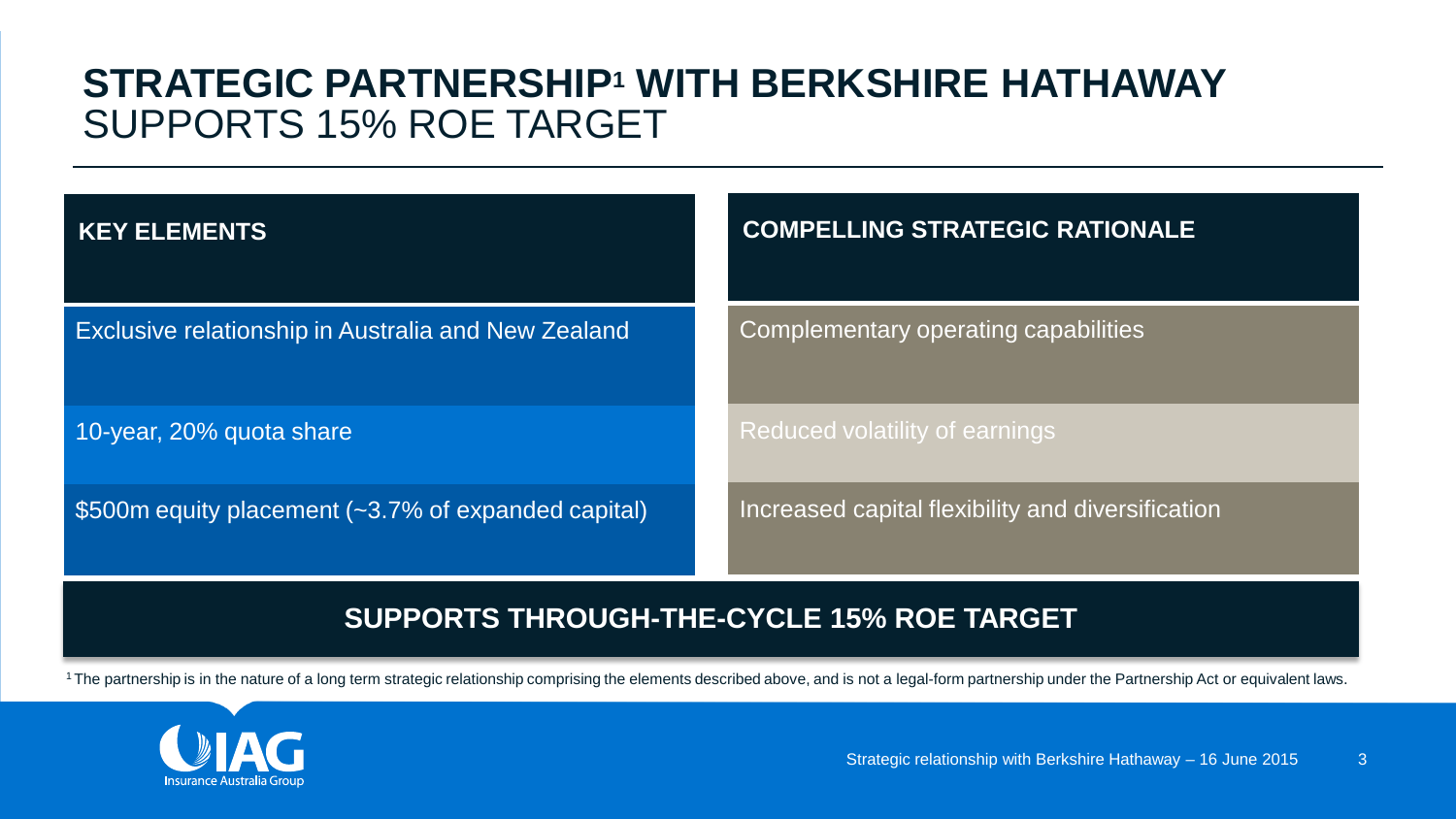#### **IAG'S RELATIONSHIP WITH BERKSHIRE HATHAWAY** COMMENCED 2000, EVOLVED OVER TIME



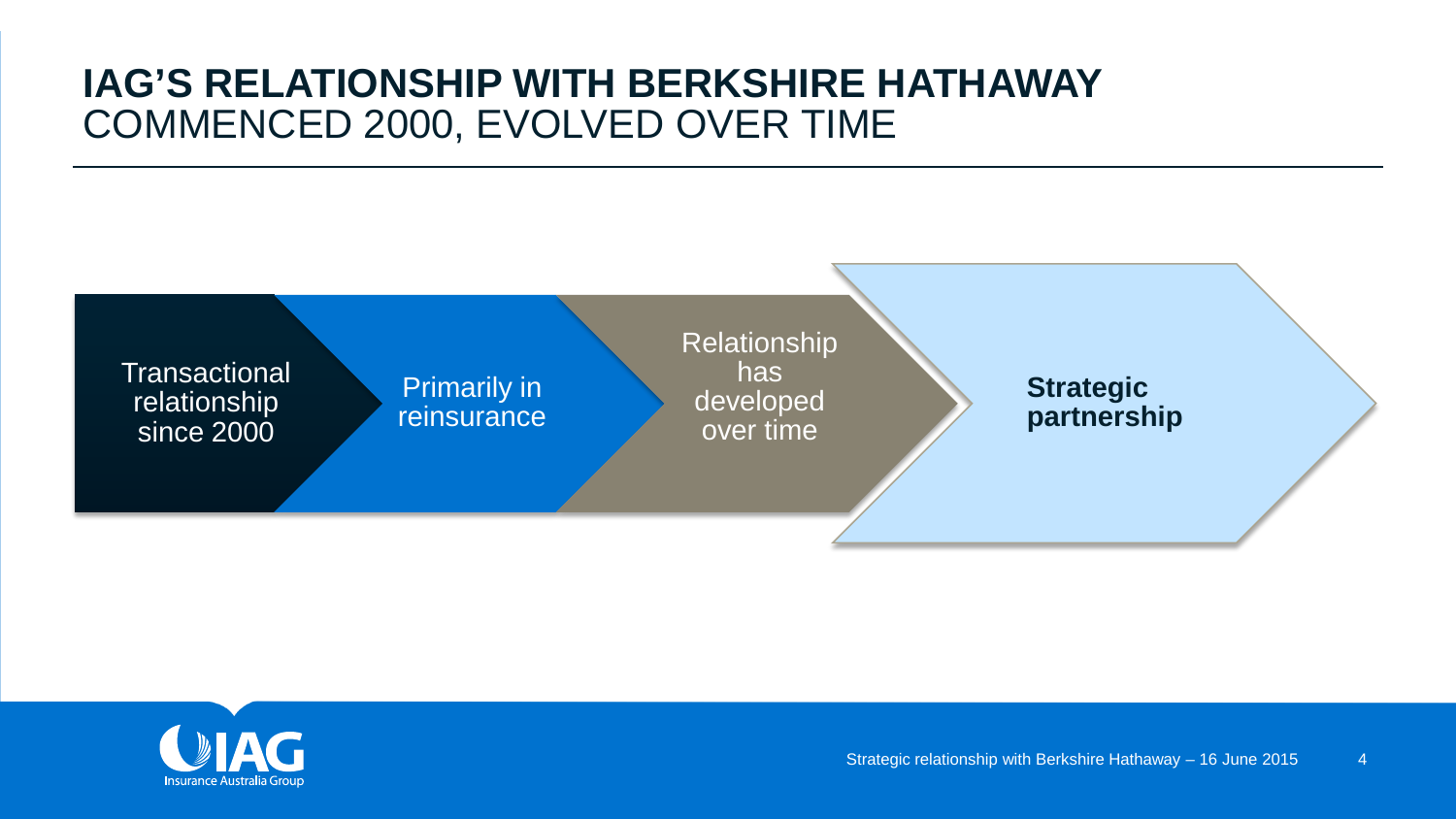

# **Video message**

#### **Warren E Buffett,** Chairman & CEO, Berkshire Hathaway Inc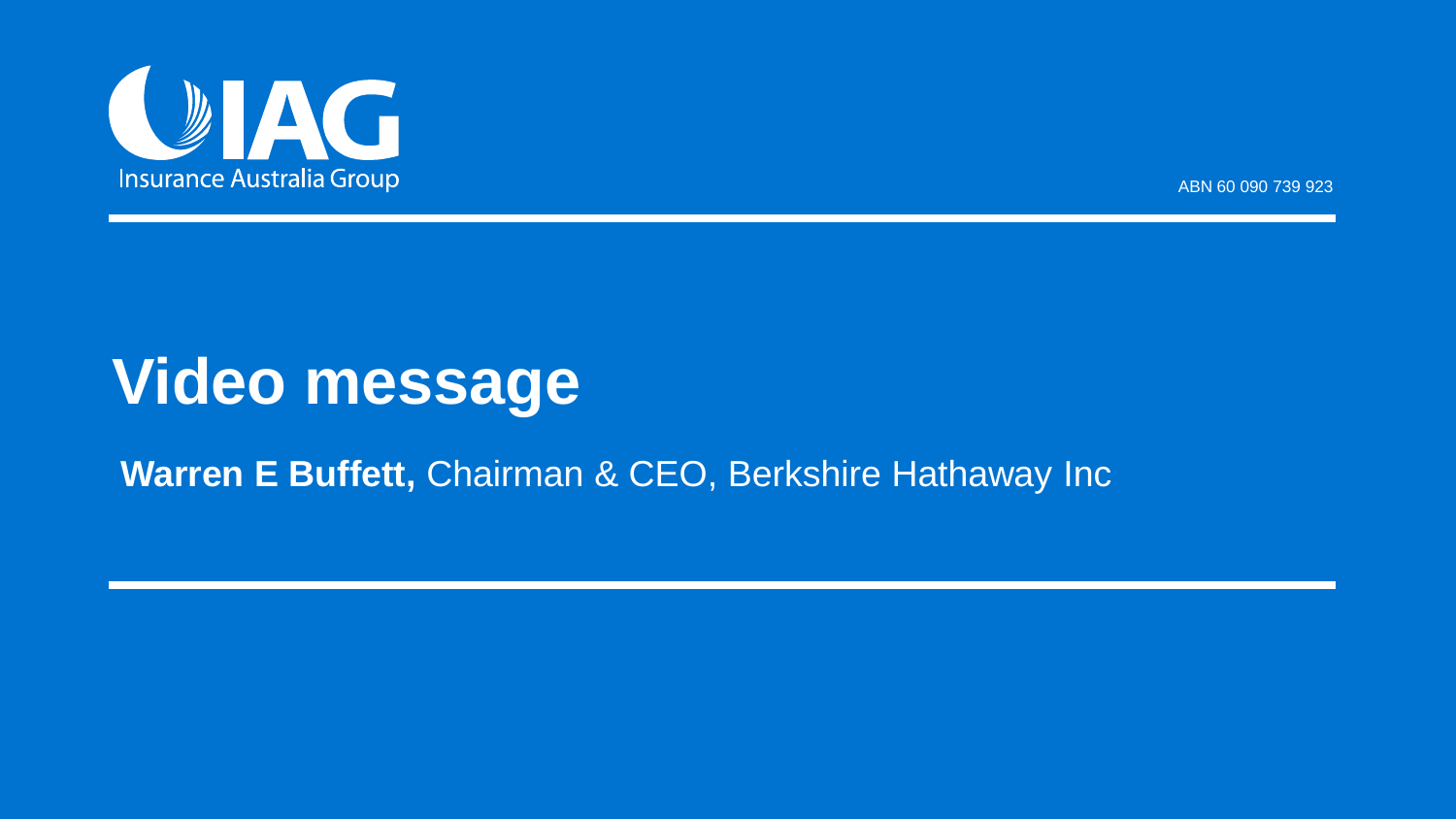

# **STRATEGIC RELATIONSHIP WITH BERKSHIRE HATHAWAY**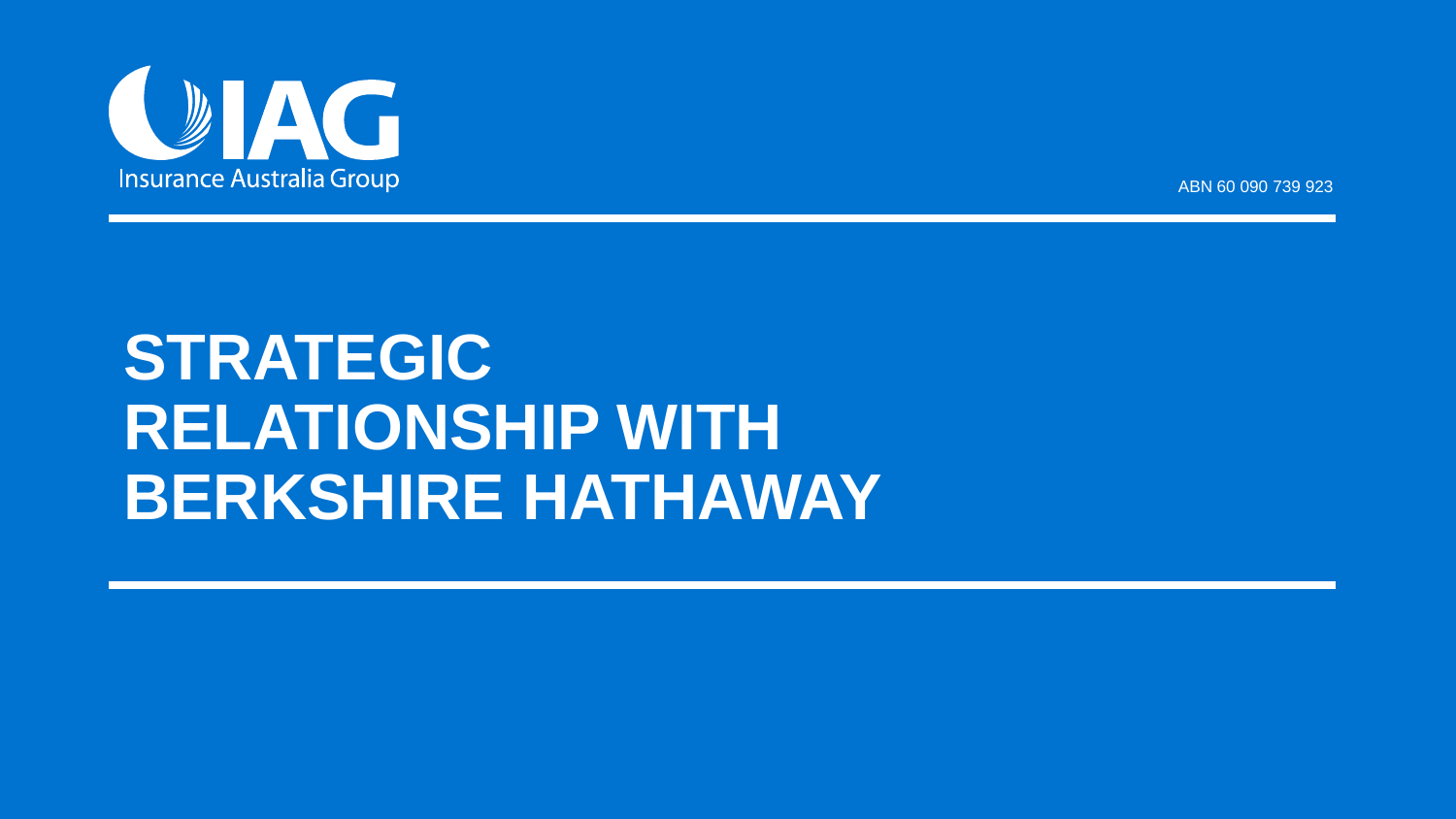#### **AUSTRALIA AND NEW ZEALAND OPERATIONS** COMPLEMENTARY STRENGTHS AND CAPABILITIES

| <b>IAG</b>                                             | <b>BERKSHIRE HATHAWAY</b>              |  |  |
|--------------------------------------------------------|----------------------------------------|--|--|
| <b>PERSONAL LINES &amp; SME</b>                        | <b>LARGE CORPORATE &amp; SPECIALTY</b> |  |  |
| Local market knowledge and customer insights           | Global market knowledge and expertise  |  |  |
| Leading brands in Australia and New Zealand            | Leading global brands                  |  |  |
| Market-leading scale                                   | Niche position                         |  |  |
| <b>Strong distribution</b>                             |                                        |  |  |
| Supply chain expertise                                 |                                        |  |  |
| BETTER CUSTOMER SERVICE AND SUPERIOR BUSINESS OUTCOMES |                                        |  |  |

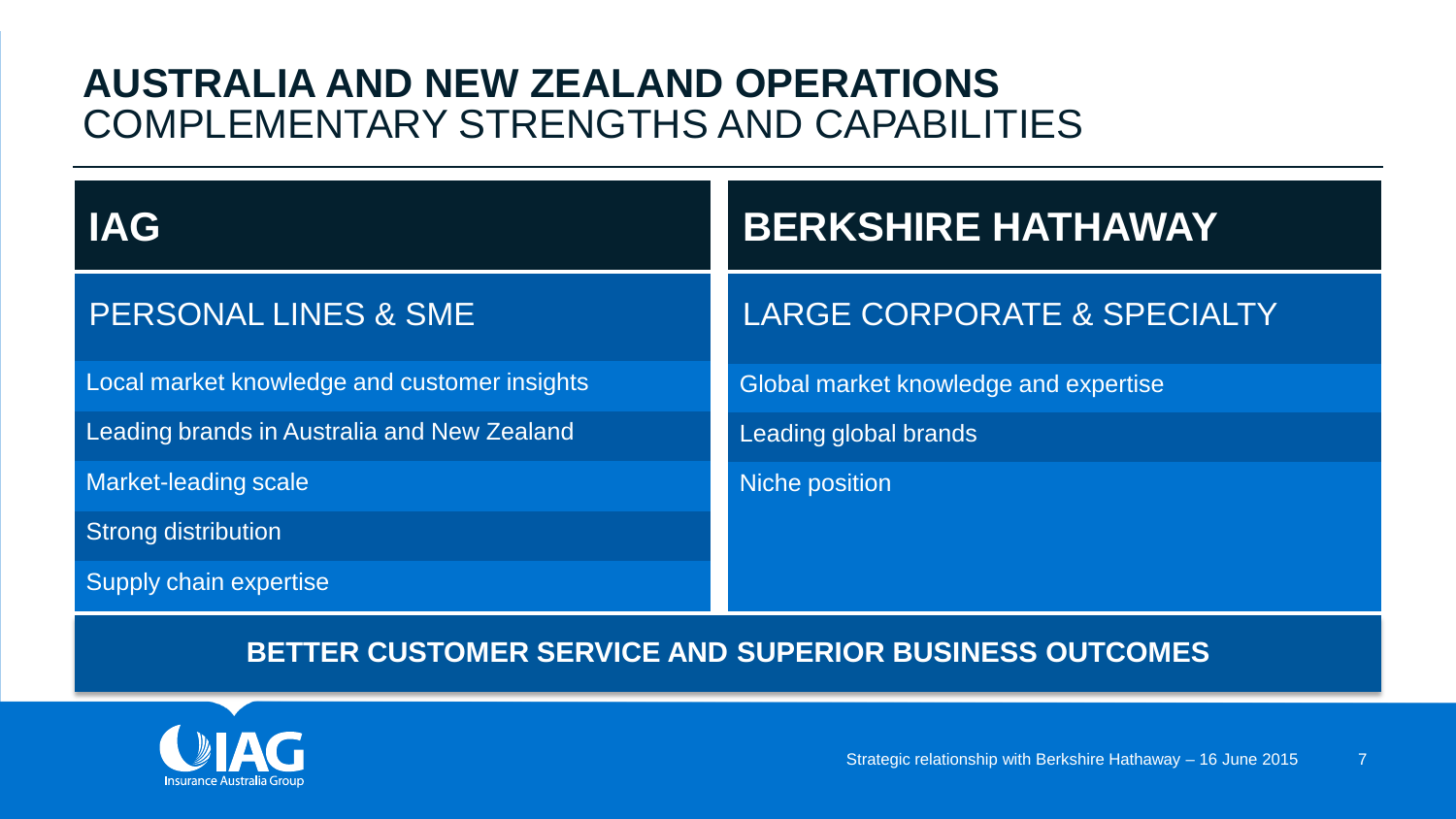

#### **Nick Hawkins, Chief Financial Officer**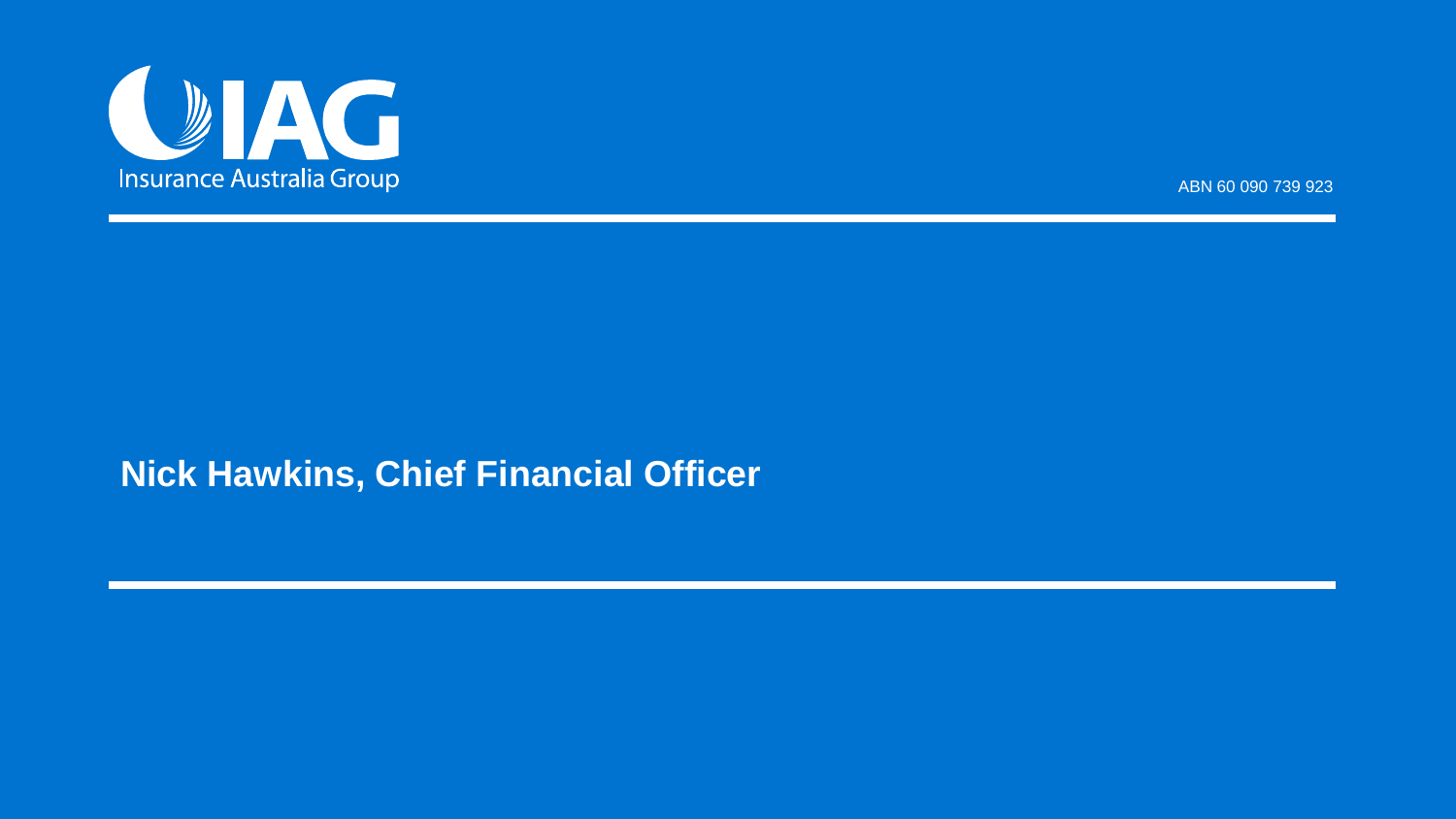### **QUOTA SHARE AGREEMENT** REDUCES CAPITAL REQUIREMENT BY ~\$700M

300

400

500

700

- 20% whole of account, across all IAG consolidated entities
- Initial 10-year agreement
- **Increases capital flexibility and diversification:** 
	- Cumulative reduction in capital requirement of ~\$700m (~\$400m in FY16)
	- Reduced catastrophe cover requirement
- Reduced earnings volatility:
	- Increased commission income component
	- Lower exposure to reinsurance rates

#### **QUOTA SHARE – REDUCED CAPITAL REQUIREMENT**



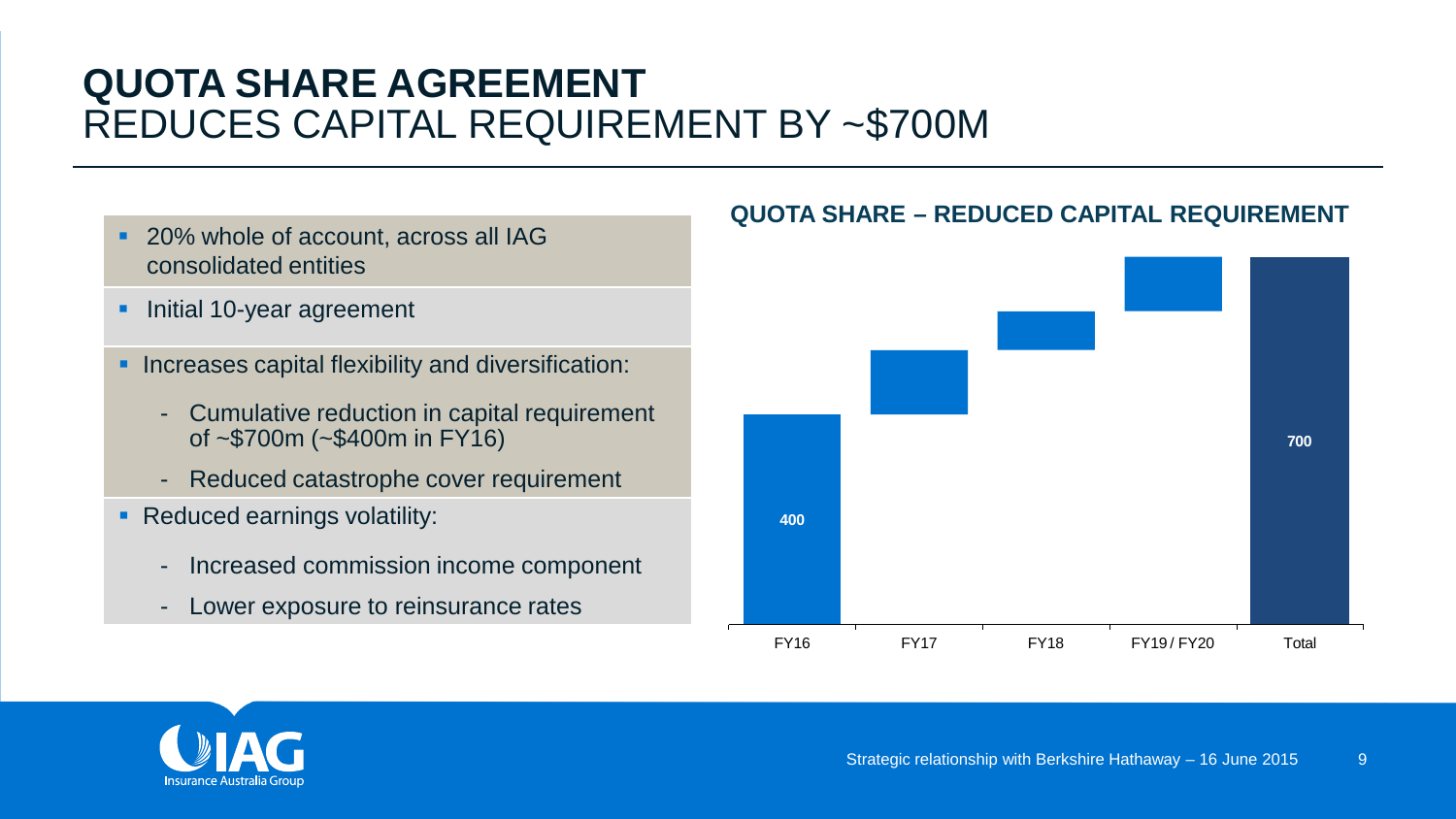#### **\$500M EQUITY PLACEMENT** CEMENTS STRATEGIC PARTNERSHIP

| \$500M EQUITY PLACEMENT TO                                    | A SIGNIFICANT COMPONENT OF      | <b>KEY ELEMENTS OF</b>                                                                       |
|---------------------------------------------------------------|---------------------------------|----------------------------------------------------------------------------------------------|
| <b>BERKSHIRE HATHAWAY</b>                                     | <b>OVERALL AGREEMENT</b>        | <b>SUBSCRIPTION AGREEMENT</b>                                                                |
| $\sim$ 3.7% of IAG's expanded share                           | Cements strategic and long term | IAG option to place up to an                                                                 |
| capital (89.77m shares)                                       | nature of partnership           | additional 5% within 24 months                                                               |
|                                                               |                                 | Berkshire Hathaway can move to<br>maximum 14.9% stake                                        |
| Priced at \$5.57 per share – closing<br>price on 15 June 2015 |                                 | Berkshire Hathaway to at least<br>maintain initial stake over the term<br>of the quota share |

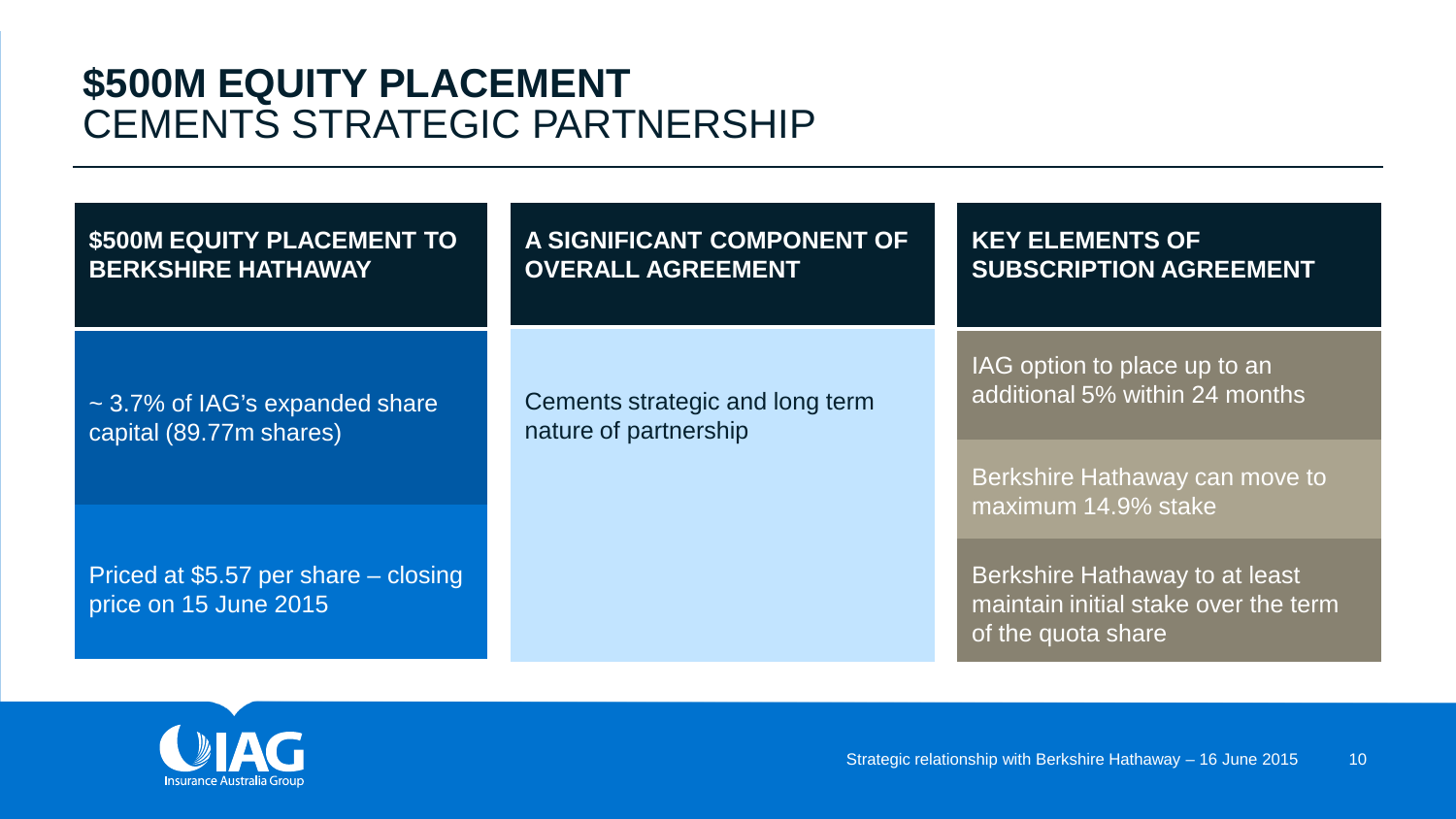### **STRONG PRO FORMA CAPITAL POSITION** CONSIDERABLE FLEXIBILITY

| <b>CAPITAL POSITION</b>        | 31 DEC 2014<br><b>ACTUAL</b> | <b>EQUITY</b><br><b>PLACEMENT</b> | <b>QUOTA</b><br><b>SHARE</b><br><b>YEAR 1</b> | 31 DEC 2014<br><b>PRO FORMA</b> | <b>QUOTA</b><br><b>SHARE</b><br><b>YEARS 2-5</b> | 31 DEC 2014<br><b>PRO FORMA</b> |
|--------------------------------|------------------------------|-----------------------------------|-----------------------------------------------|---------------------------------|--------------------------------------------------|---------------------------------|
| $CET1$ capital $(\$m)$         | 3,041                        | 500                               |                                               | 3,541                           |                                                  | 3,541                           |
| Tier 1 capital $(\$m)$         | 3,858                        | 500                               |                                               | 4,358                           |                                                  | 4,358                           |
| Tier 2 capital $(\$m)$         | 876                          | ۰                                 |                                               | 876                             |                                                  | 876                             |
| Total regulatory capital (\$m) | 4.734                        | 500                               |                                               | 5,234                           |                                                  | 5,234                           |
| $PCA$ (\$m)                    | 2,918                        |                                   | (270)                                         | 2,648                           | (200)                                            | 2,448                           |
| PCA(x)                         | 1.62                         |                                   |                                               | 1.98                            |                                                  | 2.14                            |
| CET1(x)                        | 1.04                         |                                   |                                               | 1.34                            |                                                  | 1.45                            |

- **Equity raising immediately and materially strengthens pro forma capital position**
- **Further strengthening from quota share**
- Pro forma position well above long term benchmarks (PCA 1.4-1.6, CET1 0.9-1.1)
- **Short term dilutionary EPS impact**

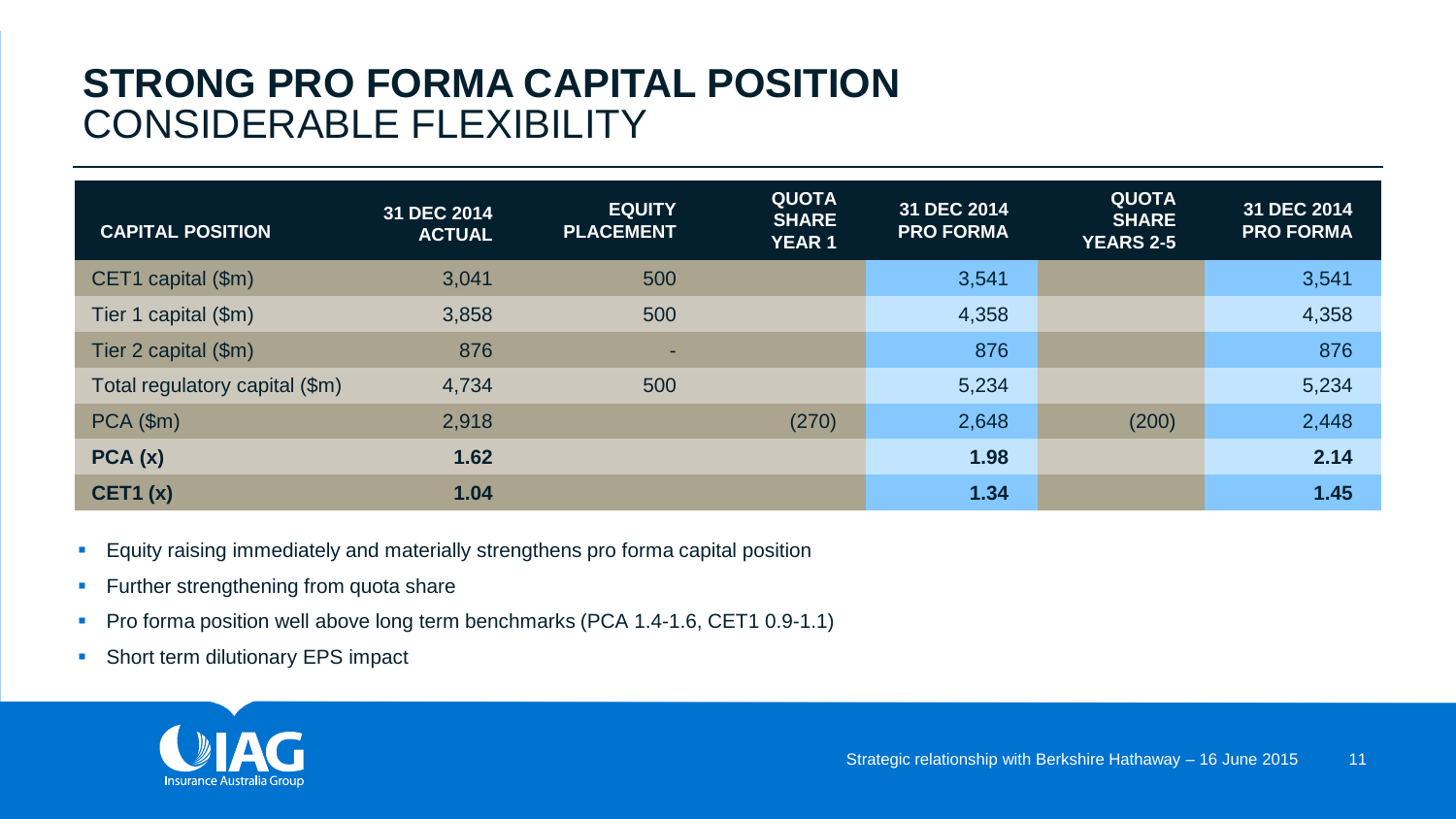

#### **Mike Wilkins, Managing Director & Chief Executive Officer**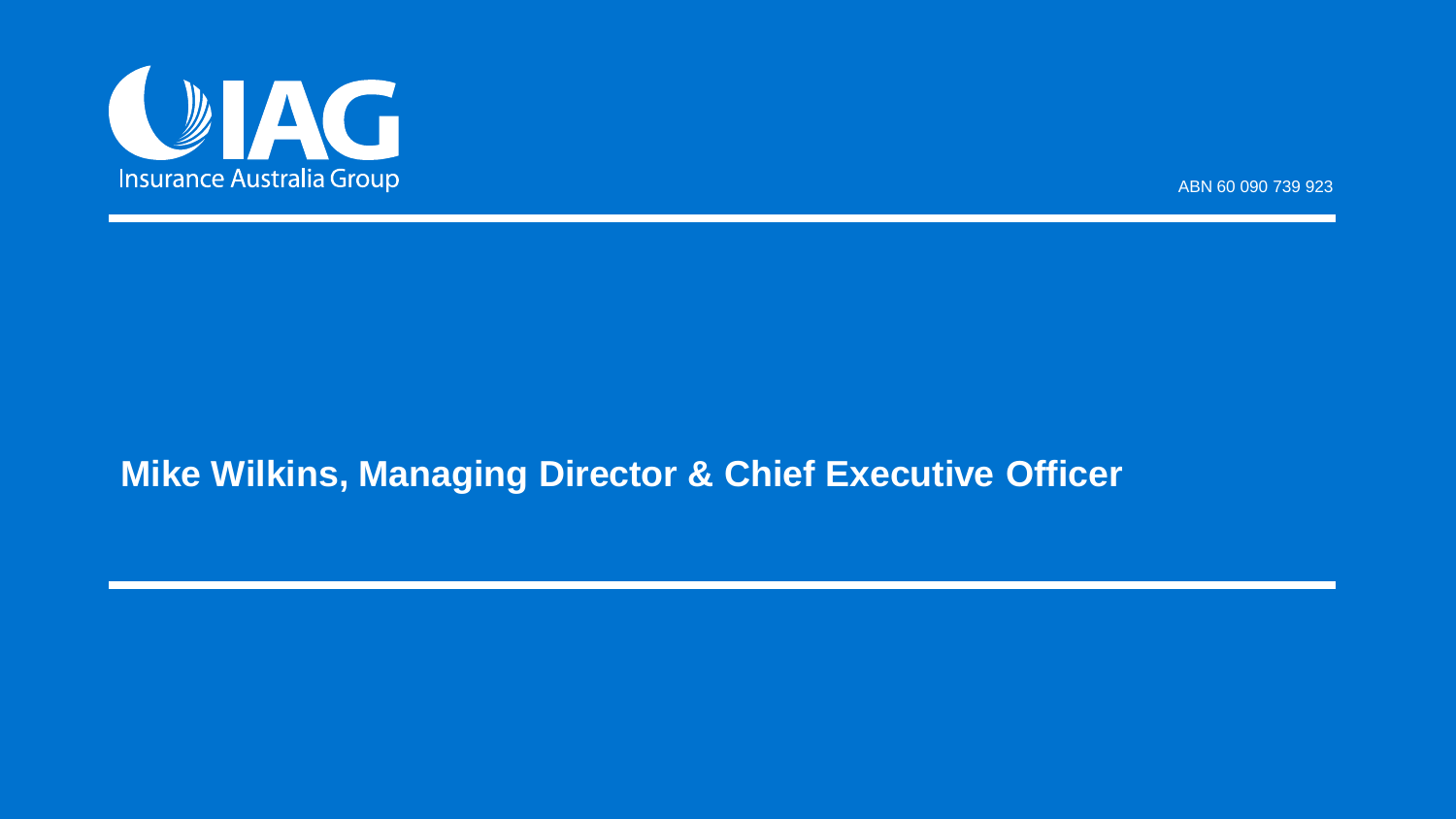#### **LONG TERM STRATEGY** STRATEGIC PRIORITIES UNCHANGED

#### **OUR STRATEGY**

IAG leverages market leadership in general insurance and risk management to create superior value for our customers, partners, employees, shareholders and the community

#### **OUR LONG TERM FINANCIAL TARGETS**

 $ROE \geq 1.5 \times WACC$ 

Top quartile TSR

#### OUR STRATEGIC PRIORITIES

| <b>Maintain market</b><br>leading position in<br>personal and<br>commercial insurance<br>in Australia and New<br><b>Zealand</b> | Drive customer<br>centricity | Embed shared value<br>strategy and create<br>alignment across<br>IAG. | Secure and grow our<br>businesses<br>in Asia | Explore long term<br>growth<br>opportunities |
|---------------------------------------------------------------------------------------------------------------------------------|------------------------------|-----------------------------------------------------------------------|----------------------------------------------|----------------------------------------------|
|                                                                                                                                 |                              |                                                                       |                                              |                                              |

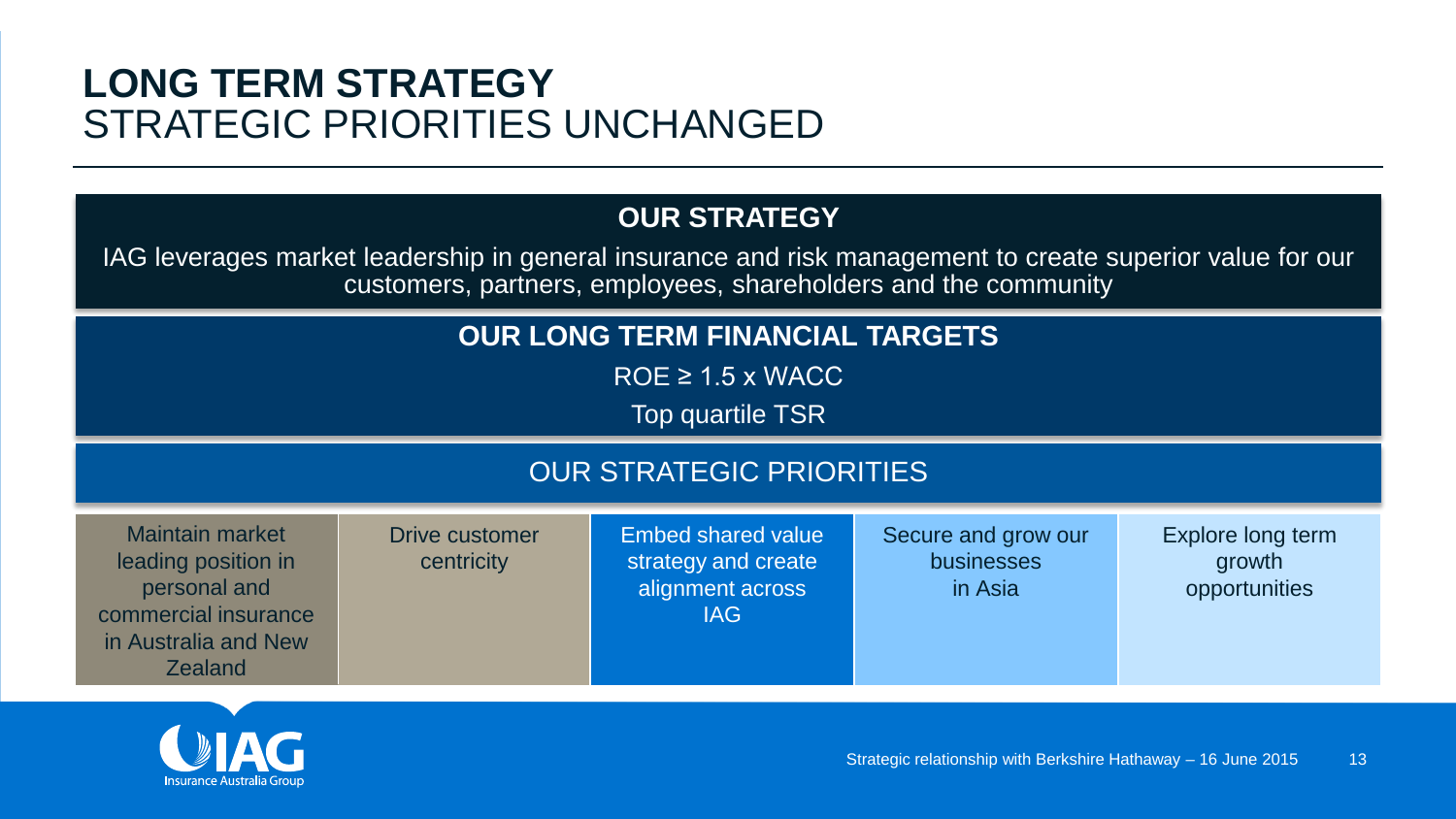#### **ASIAN STRATEGY** FURTHER GROWTH OPPORTUNITIES

| <b>PREVIOUSLY HIGHLIGHTED INITIATIVES</b>                                                        | <b>OTHER POTENTIAL OPPORTUNITIES</b>                |  |
|--------------------------------------------------------------------------------------------------|-----------------------------------------------------|--|
| Dial-up of interest in SBI General (India)<br>from 26% to 49% following<br>increase in FDI limit | Thai market consolidation                           |  |
|                                                                                                  | <b>Increased presence in Malaysia</b>               |  |
| Indonesian market entry – first stage complete,                                                  |                                                     |  |
| distribution partner sought                                                                      | Greater participation in China, at a national level |  |

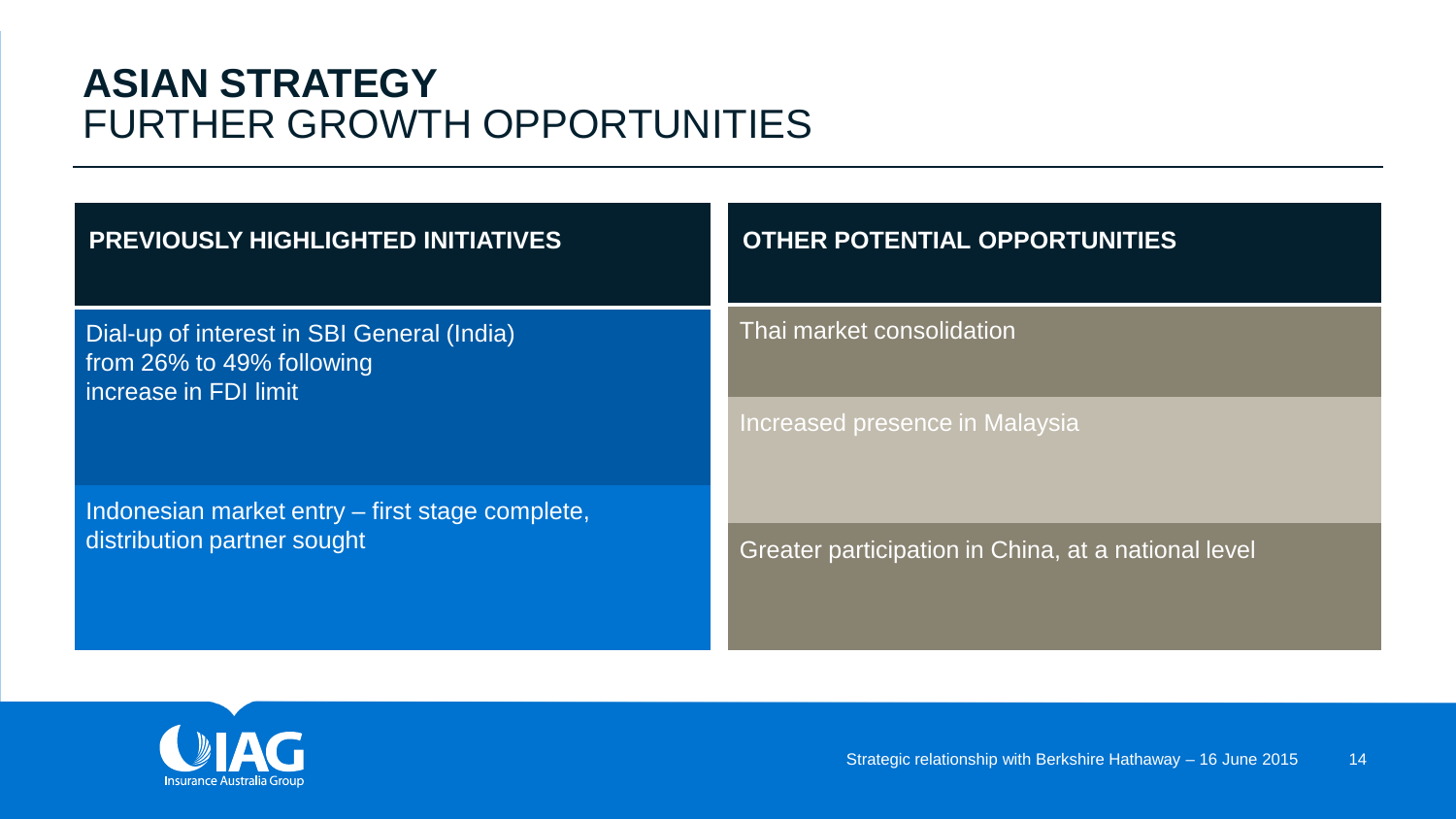### **FY15 OUTLOOK** UNCHANGED SINCE PERILS UPDATE IN APRIL

| <b>FY15</b><br><b>GUIDANCE</b>                                               |                           | <b>FY15</b><br><b>ASSUMPTIONS</b>          |
|------------------------------------------------------------------------------|---------------------------|--------------------------------------------|
| <b>GWP</b> growth                                                            | Lower end of 17-20% range | Net losses from natural<br>perils of \$1bn |
| Reported insurance margin                                                    | 10.5-12.5%                | Reserve releases of around<br>2% of NEP    |
| • FY15 GWP growth at lower end of 17-20% range (as updated in February 2015) | No material movement      |                                            |

Reported insurance margin guidance updated to 10.5-12.5% (previously 13.5-15.5%) on 29 April 2015 to reflect severe peril activity in 2H15

| • No material movement    |
|---------------------------|
| in foreign exchange rates |
| or investment markets in  |
| 2H15                      |
|                           |

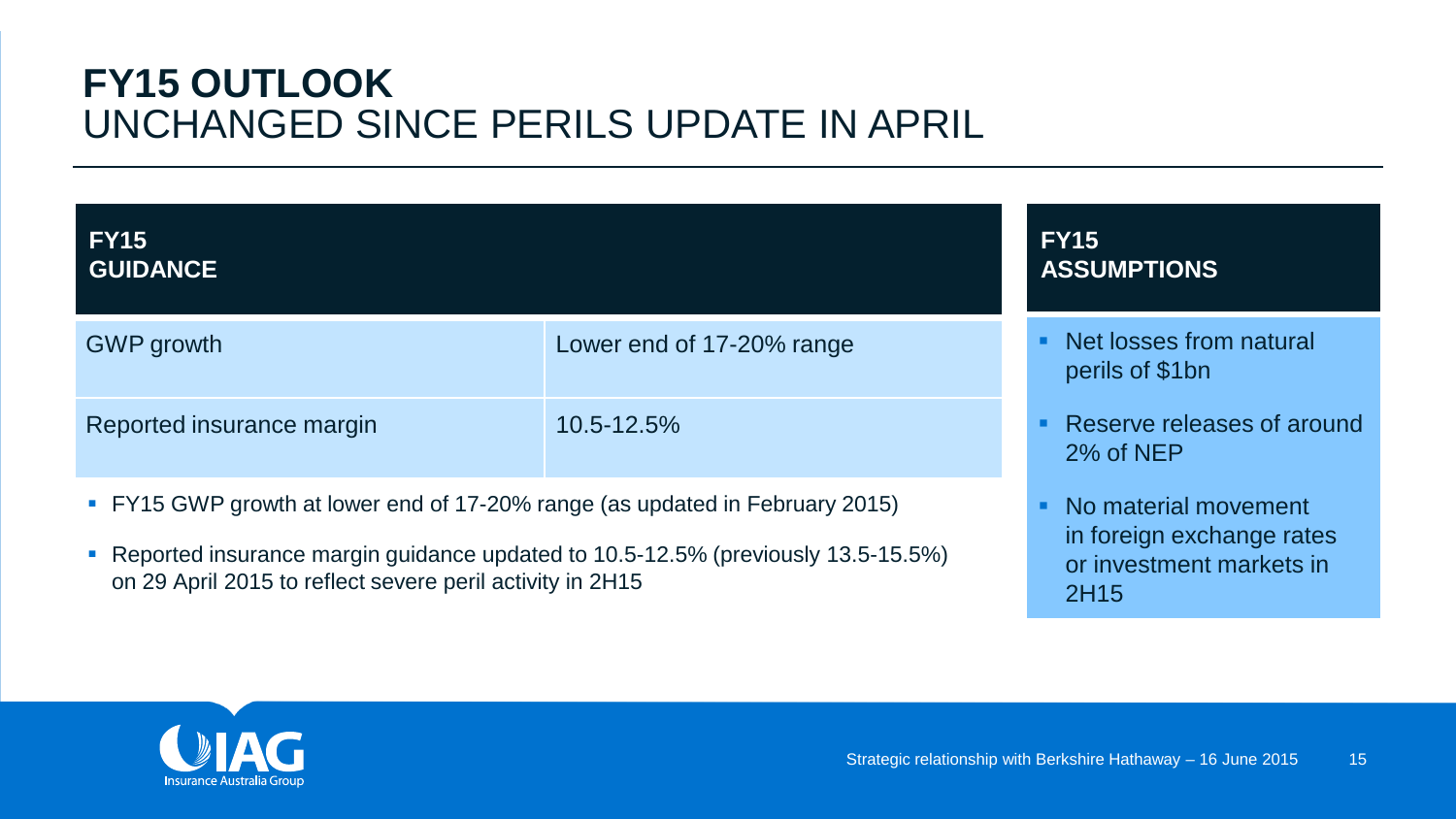### **FY16 GUIDANCE** STRONG PROFITABILITY EXPECTED

| <b>FY16</b><br><b>GUIDANCE</b>    |            | <b>FY16</b><br><b>ASSUMPTIONS</b>                       |  |
|-----------------------------------|------------|---------------------------------------------------------|--|
| <b>GWP</b> growth                 | $0 - 3%$   | Net losses from natural<br>٠<br>perils of \$600m (after |  |
| Reported insurance margin         | 14.0-16.0% | allowance for the quota<br>share effect)                |  |
| • Quota share reduces NEP by ~20% |            | Reserve releases of at least<br>1% of NEP               |  |

- **Further realisation of Wesfarmers integration / new operating model benefits**
- Favourable reported margin effect from quota share of ~200bps

• No material movement in foreign exchange rates or investment markets

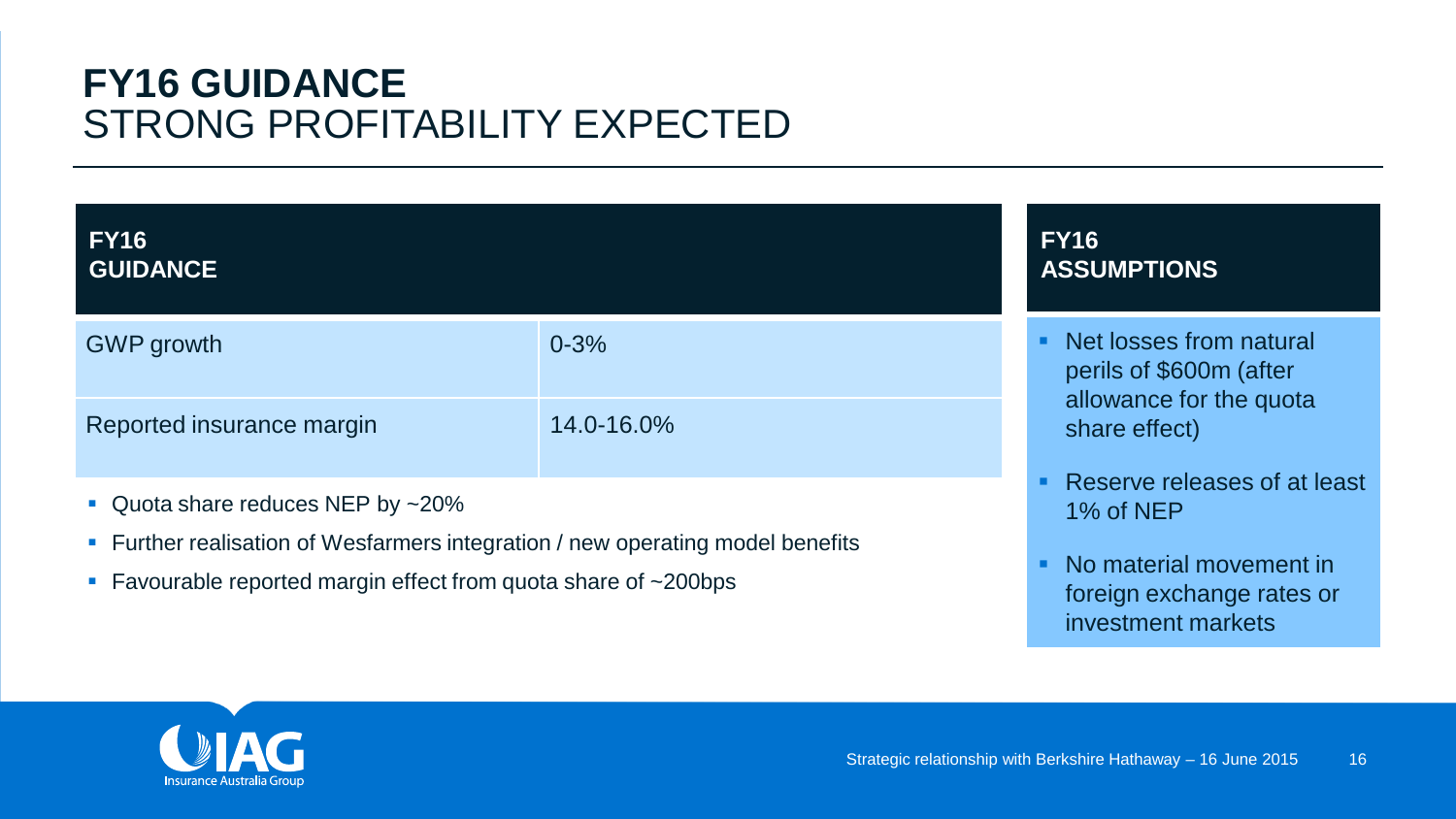### **SUMMARY** STRATEGIC PARTNERSHIP DELIVERS LONG TERM BENEFITS

# A SIGNIFICANT DEVELOPMENT FOR IAG

Recognises quality of IAG's franchise and strategy

Improved customer service / offering

Reduced earnings volatility

Increased financial flexibility

Diversifies capital funding

Enhanced ability to deliver on through-the-cycle target of 15% ROE